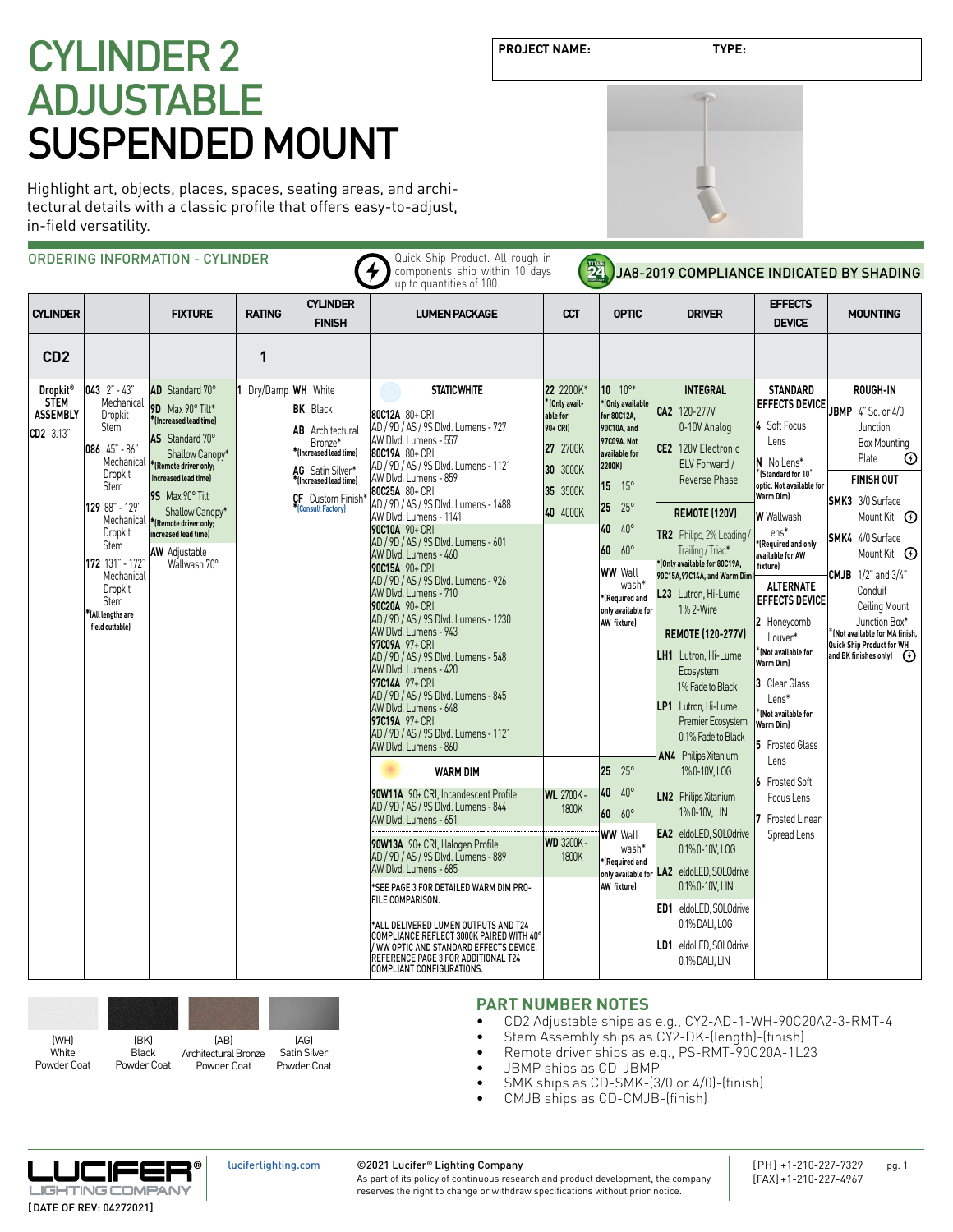### **ACCESSORIES**

**ALTERNATE EFFECTS DEVICES**

¨ **HCL-CY2-03** Honeycomb Louver \* **\*(Not available for Warm Dim)** ¨ **CGL-CY2-03** Clear Glass Lens \* **\*(Not available for Warm Dim)** □ SFL-CY2-03 Soft Focus Lens □ FGL-CY2-03 Frosted Glass Lens □ FSFL-CY2-03 Frosted Soft Focus Lens □ FLSL-CY2-03 Frosted Linear Spread Lens

### **REPLACEMENT OPTICS**

Interchangeable optics accessible by removing snoot or baffle.

¨ **RO-70-15-1** 15° optic \* **\*(Not available for Warm Dim)** ¨ **RO-70-25-1** 25° optic ¨ **RO-70-40-1** 40° optic □ **RO-70-60-1** 60° optic

### **Dropkit STEM EXTENSION**

□ RPS-DK-EXT-\*\* 2" - 43" Stem Extension

**\*\***Stem finish: Specify **WH** for white, **BK** for black, **AG** for satin silver or **AB** for architectural bronze.

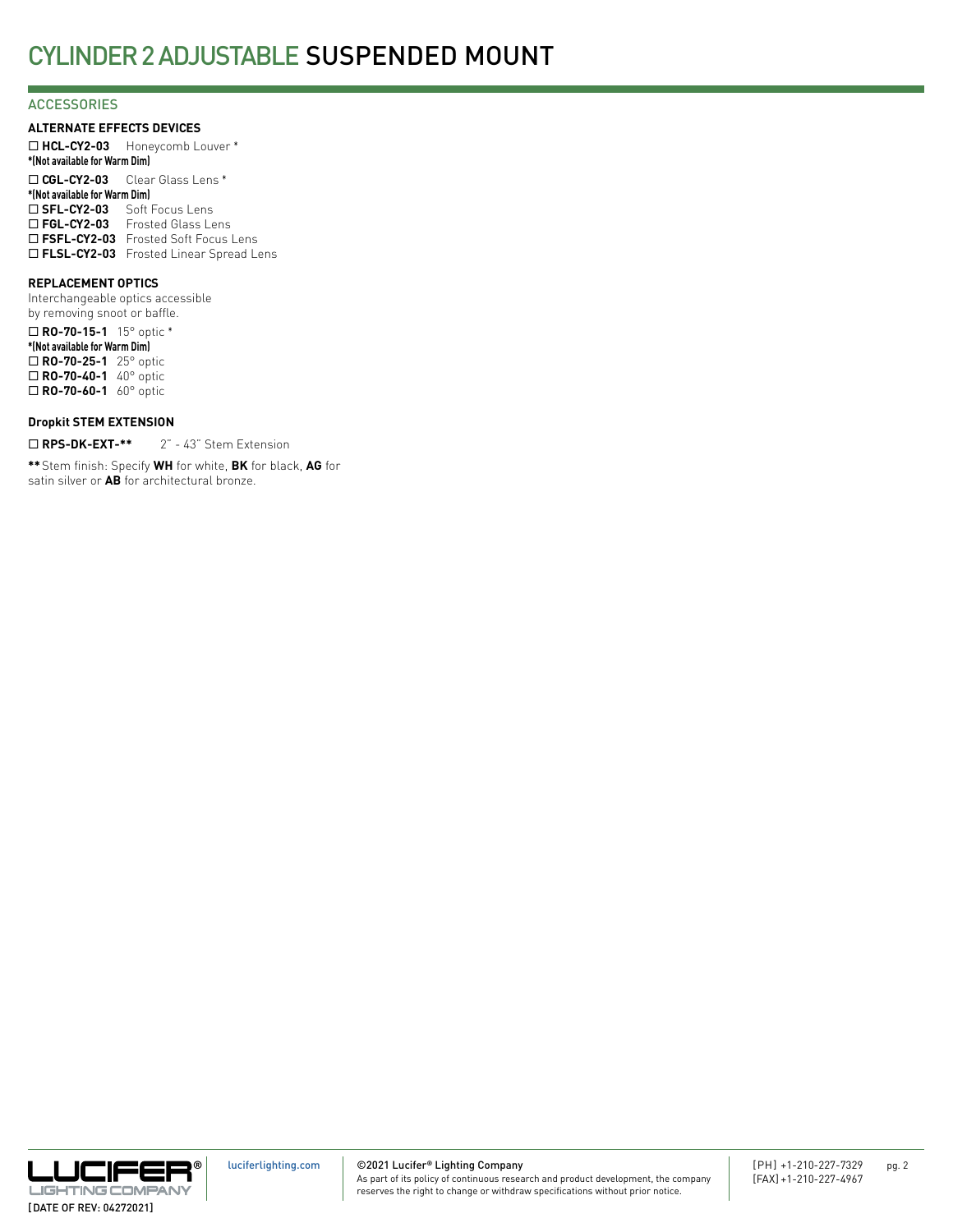### STATIC WHITE PERFORMANCE - 3000K

| <b>LUMEN</b><br><b>WATTAGE</b> |    | 10° OPTIC<br><b>NO SOFT FOCUS LENS</b> |                          | 15° OPTIC<br><b>SOFT FOCUS LENS</b> |                          | 20° OPTIC<br><b>SOFT FOCUS LENS</b> |     | 40° OPTIC<br><b>SOFT FOCUS LENS</b> |     | 60° OPTIC<br><b>SOFT FOCUS LENS</b> |     | <b>WW OPTIC</b><br><b>WALLWASH LENS</b> |     |
|--------------------------------|----|----------------------------------------|--------------------------|-------------------------------------|--------------------------|-------------------------------------|-----|-------------------------------------|-----|-------------------------------------|-----|-----------------------------------------|-----|
| <b>PACKAGE</b>                 |    | <b>DELIVERED</b>                       | LPW                      | <b>DELIVERED</b>                    | LPW                      | <b>DELIVERED</b>                    | LPW | <b>DELIVERED</b>                    | LPW | <b>DELIVERED</b>                    | LPW | <b>DELIVERED</b>                        | LPW |
| 80C12A                         | 10 | 1000                                   | 58 (17W)                 | 872                                 | 87                       | 848                                 | 85  | 727                                 | 73  | 775                                 | 78  | 557                                     | 56  |
| 80C19A                         | 17 | $\overline{\phantom{a}}$               | $\overline{\phantom{a}}$ | 1345                                | 80                       | 1308                                | 78  | 1121                                | 67  | 1196                                | 71  | 859                                     | 51  |
| 80C25A                         | 24 | $\overline{a}$                         | $\overline{\phantom{a}}$ | 1786                                | 75                       | 1736                                | 73  | 1488                                | 62  | 1587                                | 67  | 1141                                    | 48  |
|                                |    |                                        |                          |                                     |                          |                                     |     |                                     |     |                                     |     |                                         |     |
| 90C10A                         | 10 | 848                                    | 49 (17W)                 | 721                                 | 72                       | 701                                 | 70  | 601                                 | 60  | 641                                 | 64  | 460                                     | 46  |
| 90C15A                         | 17 | $\overline{\phantom{a}}$               | $\overline{\phantom{a}}$ | 1112                                | 66                       | 1081                                | 65  | 926                                 | 55  | 988                                 | 59  | 710                                     | 42  |
| 90C20A                         | 24 | $\overline{a}$                         | $\overline{\phantom{a}}$ | 1476                                | 62                       | 1435                                | 60  | 1230                                | 52  | 1312                                | 55  | 943                                     | 40  |
|                                |    |                                        |                          |                                     |                          |                                     |     |                                     |     |                                     |     |                                         |     |
| 97C09A                         | 10 | 703                                    | 41 (17W)                 | 657                                 | 66                       | 639                                 | 64  | 548                                 | 55  | 584                                 | 58  | 420                                     | 42  |
| 97C14A                         | 17 | $\overline{\phantom{a}}$               | $\overline{\phantom{a}}$ | 1014                                | 61                       | 986                                 | 59  | 845                                 | 50  | 901                                 | 54  | 648                                     | 39  |
| 97C19A                         | 24 | $\overline{\phantom{a}}$               | $\overline{\phantom{a}}$ | 1346                                | 56                       | 1308                                | 55  | 1121                                | 47  | 1196                                | 50  | 860                                     | 36  |
|                                |    |                                        |                          |                                     |                          |                                     |     |                                     |     |                                     |     |                                         |     |
| 90W11A                         | 16 | $\overline{\phantom{a}}$               | $\overline{\phantom{a}}$ | $\overline{\phantom{a}}$            | $\overline{\phantom{a}}$ | 913                                 | 57  | 844                                 | 52  | 876                                 | 55  | 651                                     | 41  |
| 90W13A                         | 16 | $\overline{\phantom{a}}$               | $\overline{\phantom{a}}$ | $\overline{\phantom{a}}$            | -                        | 961                                 | 60  | 889                                 | 56  | 922                                 | 58  | 685                                     | 42  |
|                                |    |                                        |                          |                                     |                          |                                     |     |                                     |     |                                     |     |                                         |     |



### JA8-2019 INDICATED BY SHADING

| <b>OUTPUT MULTIPLIER</b>                      |                  |  |  |  |  |
|-----------------------------------------------|------------------|--|--|--|--|
| CCT                                           | <b>CCT SCALE</b> |  |  |  |  |
| 2200K<br>(Consult factory for JA8<br>details) | 0.800            |  |  |  |  |
| 2700K                                         | 0.957            |  |  |  |  |
| 3000K                                         | 1.000            |  |  |  |  |
| 3500K                                         | 1.019            |  |  |  |  |
| 4000K                                         | 1.030            |  |  |  |  |

| LIGHT LOSS FACTOR MULTIPLIER |      |  |  |  |
|------------------------------|------|--|--|--|
| No Lens                      | 1.05 |  |  |  |
| CGL                          | 1.05 |  |  |  |
| <b>SFL</b>                   | 1.00 |  |  |  |
| <b>FGL</b>                   | 0.90 |  |  |  |
| <b>FSFL</b>                  | 0.87 |  |  |  |
| <b>FLSL</b>                  | 0.83 |  |  |  |
| <b>HCL</b>                   | 0.65 |  |  |  |
|                              |      |  |  |  |

## WARM DIM PERFORMANCE - SOFT FOCUS LENS - 40° OPTIC

| 90W13A<br>3200K - 1800K | Full on<br>100% | <b>Dimmed</b><br>to 80% | Dimmed<br>to 70% | Dimmed<br>to 50% | Dimmed<br>to 20% | Dimmed<br>to 10% | Dimmed<br>to 2% |
|-------------------------|-----------------|-------------------------|------------------|------------------|------------------|------------------|-----------------|
| CCT (K)                 | 3200            | 3150                    | 3100             | 3000             | 2700             | 2200             | 1800            |
| Light Output (Lm)       | 889             | 711                     | 622              | 444              | 178              | 89               | 18              |
| Power (W)               | 16              | 13                      | 11               | 8                | 3                | 1.7              | 0.3             |
| Efficacy (LPW)          | 56              | 56                      | 56               | 56               | 56               | 56               | 56              |



### WARM DIM TO MIRROR HALOGEN DIMMING PROFILE WARM DIM TO MIRROR INCANDESCENT DIMMING PROFILE

| 90W11A<br>2700K - 1800K | <b>Full on</b><br>100% | Dimmed<br>to 80% | Dimmed<br>to 70% | Dimmed<br>to 50% | Dimmed<br>to 20% | Dimmed<br>to 10% | Dimmed<br>to $2%$ |
|-------------------------|------------------------|------------------|------------------|------------------|------------------|------------------|-------------------|
| CCT (K)                 | 2700                   | 2650             | 2620             | 2520             | 2180             | 1950             | 1800              |
| Light Output (Lm)       | 844                    | 675              | 591              | 422              | 169              | 84               | 17                |
| Power (W)               | 16                     | 13               | 11               | 8                | 3                | 1.7              | 0.3               |
| <b>Efficacy (LPW)</b>   | 52                     | 52               | 52               | 52               | 52               | 52               | 52                |





[luciferlighting.com](http://luciferlighting.com/)

©2021 Lucifer**®** Lighting Company As part of its policy of continuous research and product development, the company [PH] +1-210-227-7329 pg. 3 [FAX] +1-210-227-4967

reserves the right to change or withdraw specifications without prior notice.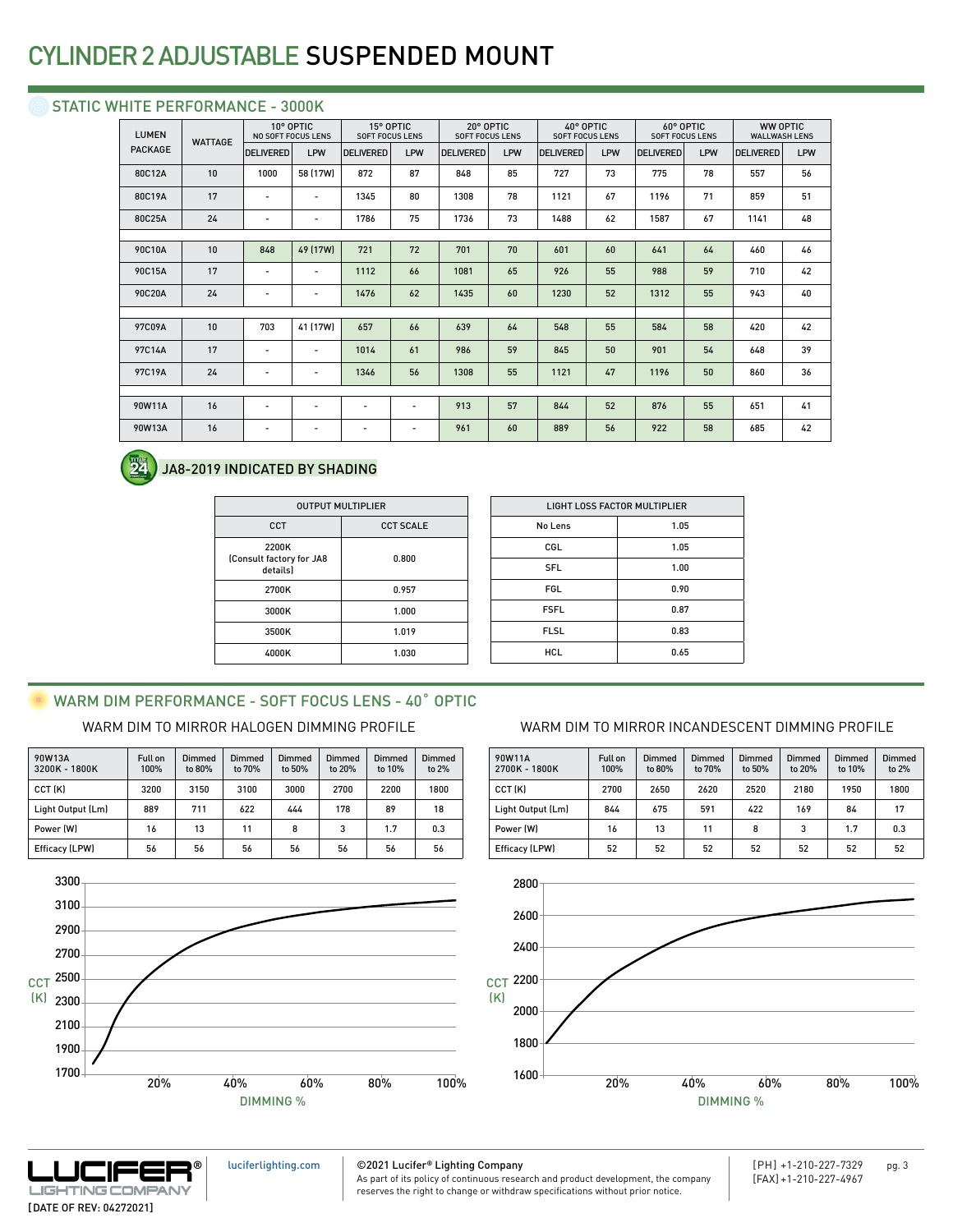#### LUMINAIRE **A**

Body with integrated heat sink and LED. Conceals hidden twist-on mounting hardware. Power supply may be integral or remote mount.

#### STANDARD CANOPY B

Die-cast canopy accommodates flat and slope ceiling conditions. Conceals hidden twiston mounting hardware. "AD" (70° tilt, 357° rotation) and "9D" (90° tilt, 357° rotation) canopy features 1.60" (41mm) tall canopy. Available with integral or remote driver.

#### SHALLOW CANOPY  $\boldsymbol{\Omega}$

Die-cast canopy accommodates flat and slope ceiling conditions. Conceals hidden twist-on mounting hardware. "AS" (70° tilt, 357° rotation) and "9S" (90° tilt, 357° rotation) canopy features 0.50" (13mm) tall canopy, reducing overall height. Requires remote power supply.

#### STANDARD OPTICS **ጠ**

Proprietary optics available in 10°, 15°, 20°, 40° & 60° beams.

### WALLWASH OPTIC

Precision tuned optic provides uniform wallwashing effect.

#### EFFECTS DEVICE E

Fixture body and accepts 1 lens; soft focus lens, no lens or wallwash lens standard. Sealed in place for Wet locations.

#### BAFFLE F

Threaded removable cowling provides virtually seamless joint with fixture body.

#### Dropkit G

- Field cuttable rigid stem for suspending fixture at desired height. Provides stable base to allow preferred fixture tilt, while maintaining vertical stem position.
- Ball joint allows up to 45° tilt for sloped ceilings and can be locked once stem is positioned vertically.
- Four 43" sections available; 172" maximum standard length.
- Length adjustment occurs in lower canopy.
- Wiring for kit provided by others.

### Dropkit STEM ASSEMBLY **DIMENSIONS** / DRAWINGS





[luciferlighting.com](http://luciferlighting.com/)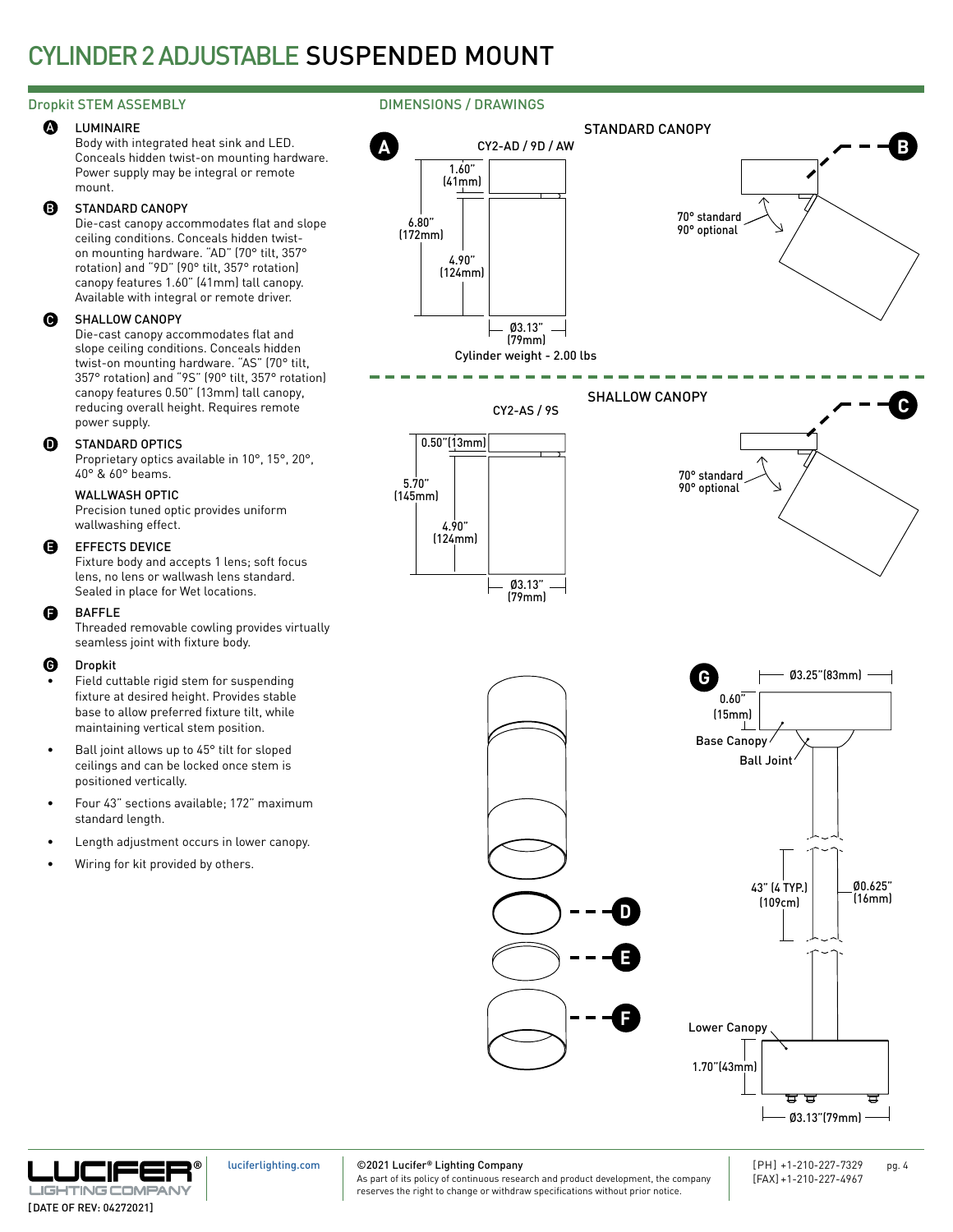### MOUNTING

#### JBMP  $\mathbf{G}$

Mounting plate (concealed) for standard 4" square or 4" 4/0 j-box . To be installed during rough-in prior to substrate. Fixture to mount flush with minimalist transition to ceiling.

#### SMK3 I

Surface mount kit includes mounting plate and 4" concealer plate that installs between fixture and standard 3" 3/0 j-box for existing applications where standard j-box cutout is to be concealed.

#### SMK4  $\bf o$

Surface mount kit includes mounting plate and 5" concealer plate that installs between fixture and standard 4" 4/0 j-box for existing applications where standard j-box cutout is to be concealed.

#### CM<sub>IR</sub> K

Ceiling mount junction box perfectly matches the cylinder profile for a continuous, integrated look where exposed ceiling mount junction box and conduit applications apply. For use with 1/2" and 3/4" EMT conduit only. Features two conduit entrances on either side and one conduit knockout on top of j-box. J-box is IP10 rated; painted finishes only. Blank off plugs included.

### MOUNTING NOTES

• CD-JBMP and CD-SMK-3/0 & 4/0 not recommended for use with pancake style j-box.

### REMOTE POWER SUPPLY

#### PS-RMT  $\mathbf 0$

Remote power supply provides additional driver options. Mounting device still required. Consult install guide for maximum allowable secondary run lengths between PS-RMT and cylinder.



J-Box supplied by others

DIMENSIONS / DRAWINGS

**H**





[luciferlighting.com](http://luciferlighting.com/)

©2021 Lucifer**®** Lighting Company

As part of its policy of continuous research and product development, the company reserves the right to change or withdraw specifications without prior notice.

Existing J-Box

**J**

**I**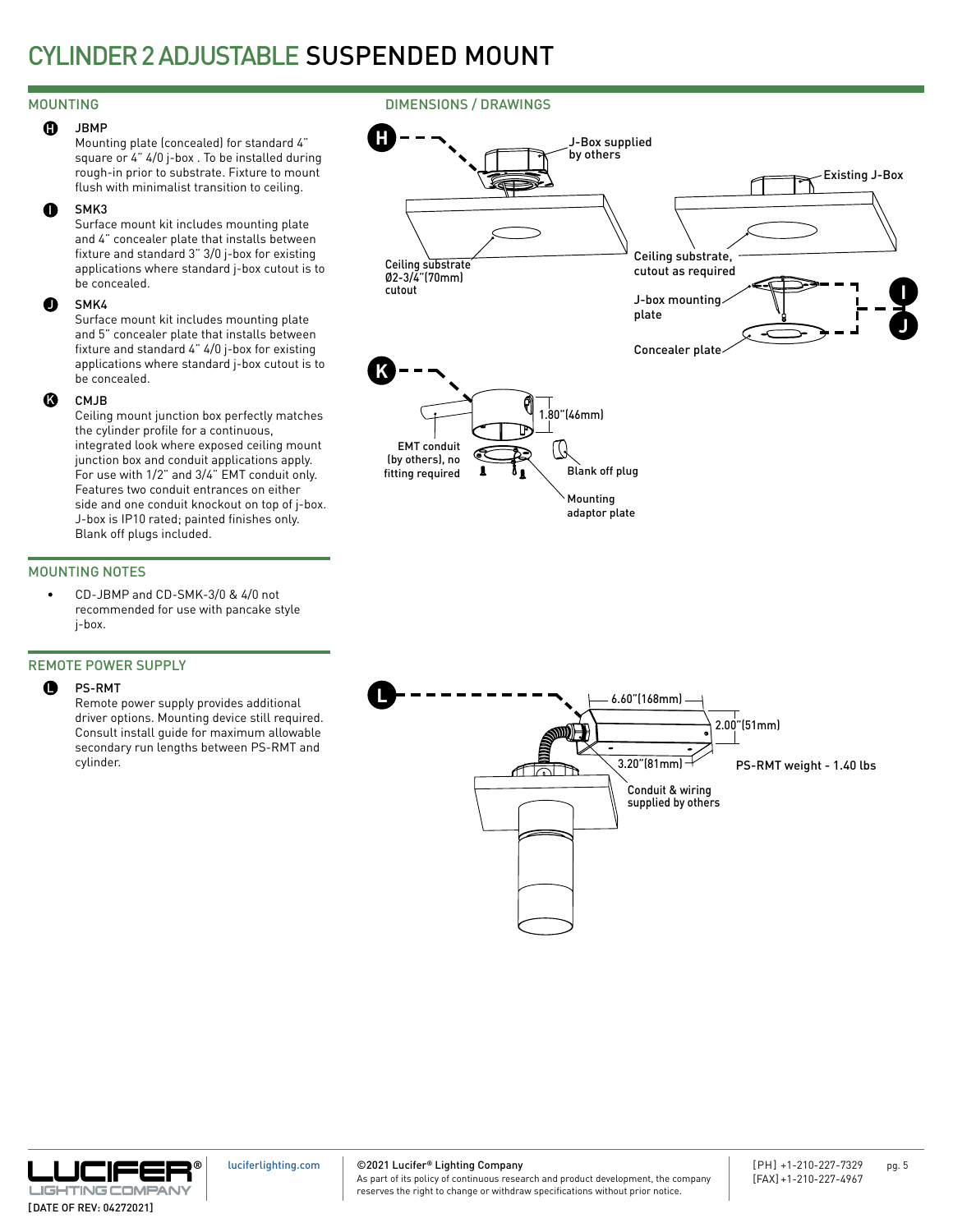### **TECHNICAL**

### **CONSTRUCTION**

Cylinder: Die-cast aluminum body; extruded aluminum internal heatsink; painted finishes are granulated powder coat. Dropkit Stem Assembly: Die-cast aluminum canopies and extruded aluminum stems; painted finishes are granulated powder coat. CMJB: Die-cast aluminum body; painted finishes are granulated powder coat.

Remote Power Supply: 22 Gauge galvanized steel.

### **STATIC WHITE LED**

2-step MacAdam ellipse LED module available in 80+, 90+ and 97+ CRI configurations in color temperatures of 2200K, 2700K, 3000K, 3500K and 4000K. Average rated lamp life of 50,000 hours. LED and driver assemblies are field-replaceable.

### **WARM DIM LED**

3-step MacAdam ellipse warm dim LED module available in 90+ CRI configuration. 3200K or 2700K at full brightness, warming to 1800K at full dim. Average rated lamp life of 50,000 hours. LED and driver assemblies are field-replaceable.

### **POWER SUPPLY PERFORMANCE AND DIMMING INFORMATION**

| Power Supply                                                                                                     | CA <sub>2</sub> | CE <sub>2</sub> | TR <sub>2</sub> | L23     | LH <sub>1</sub> | LP1 | AN4 | LN <sub>2</sub> | EA <sub>2</sub>                         | LA <sub>2</sub> | ED <sub>1</sub>           | LD <sub>1</sub> |
|------------------------------------------------------------------------------------------------------------------|-----------------|-----------------|-----------------|---------|-----------------|-----|-----|-----------------|-----------------------------------------|-----------------|---------------------------|-----------------|
| Minimum °C   -20 °C   -20 °C   -20 °C   0 °C   0 °C   0 °C   -20 °C   -20 °C   -20 °C   -20 °C   -20 °C   -20 °C |                 |                 |                 |         |                 |     |     |                 |                                         |                 |                           |                 |
| Maximum °C   40 °C   40 °C   40 °C   40 °C   40 °C   40 °C   40 °C   40 °C   40 °C   40 °C   40 °C               |                 |                 |                 |         |                 |     |     |                 |                                         |                 |                           | 40 °C           |
| Dimming %                                                                                                        | 2.0%            | 2.0%            | $2.0\%$         | $1.0\%$ |                 |     |     |                 | 1.0%   0.1%   1.0%   1.0%   0.1%   0.1% |                 | $\vert$ 0.1% $\vert$ 0.1% |                 |

Note: For TR2, L23, LH1, LP1, AN4, LN2, EA2 and LA2 drivers consult chart on page 7 to confirm appropriate dimming curve for compatibility with selected control.

### **WALLWASH SPACING AND TILT**

Cylinder must be tilted to achieve wallwashing effect. Recommended fixture spacing is 36" (914mm) on center with 36" (914mm) setback from wall plane with 30° tilt.

### **MOUNTING**

Pendant is supplied with a mounting adaptor plate, which integrates with specified mounting component. Dropkit Stem integrates directly with specified mounting component. Both applications provide a minimalist transition from standard 4/0 or 4" square junction boxes and accommodating ceiling thicknesses of 0.44" (12mm) to 0.75" (19mm). Ceiling-mount junction box available for 1/2" (13mm) and 3/4" (19mm) conduit and feature concealed internal clamps for clean fitting-free conduit exit and entry.

### **LISTING**

cTUVus listed to UL1598 standard for Dry / Damp (IP14) locations. Title 24 JA8-2019 Listed.

### **WARRANTY**

Manufacturer's 1-year warranty guarantees product(s) listed to be free from defects in material and workmanship under normal use and service. 5-year warranty on LED and power supply to operate with 70% of the original flux and remain within a range of 3 duv. 10-year Lutron Advantage limited warranty available on Lutron equipped systems. Warranty period begins from the date of shipment by Seller and conditional upon the use of manufacturer-supplied power supply. Consult [website](http://luciferlighting.com/Resources/Full-Warranty) for full warranty terms and conditions.

### **CHANGE LOG**

1. 04/27/2021: ADDED LP1 DRIVER OFFERING. 2. 01/12/2021: ADDED 2200K, 2700K-1800K WARM DIM AND 10 DEGREE OPTIC OFFERINGS. 3.10/21/2019: ADDED QUICK SHIP. 4.9/12/2019: NEW CONSOLIDATED SPEC SHEET WITH SINGLE

NOMENCLATURE FOR SPECIFICATION.

5.9/12/2019: FIXED BODY AND ADJUSTABLE FIXTURES NOW OFFERED WITH Dropkit.



©2021 Lucifer**®** Lighting Company